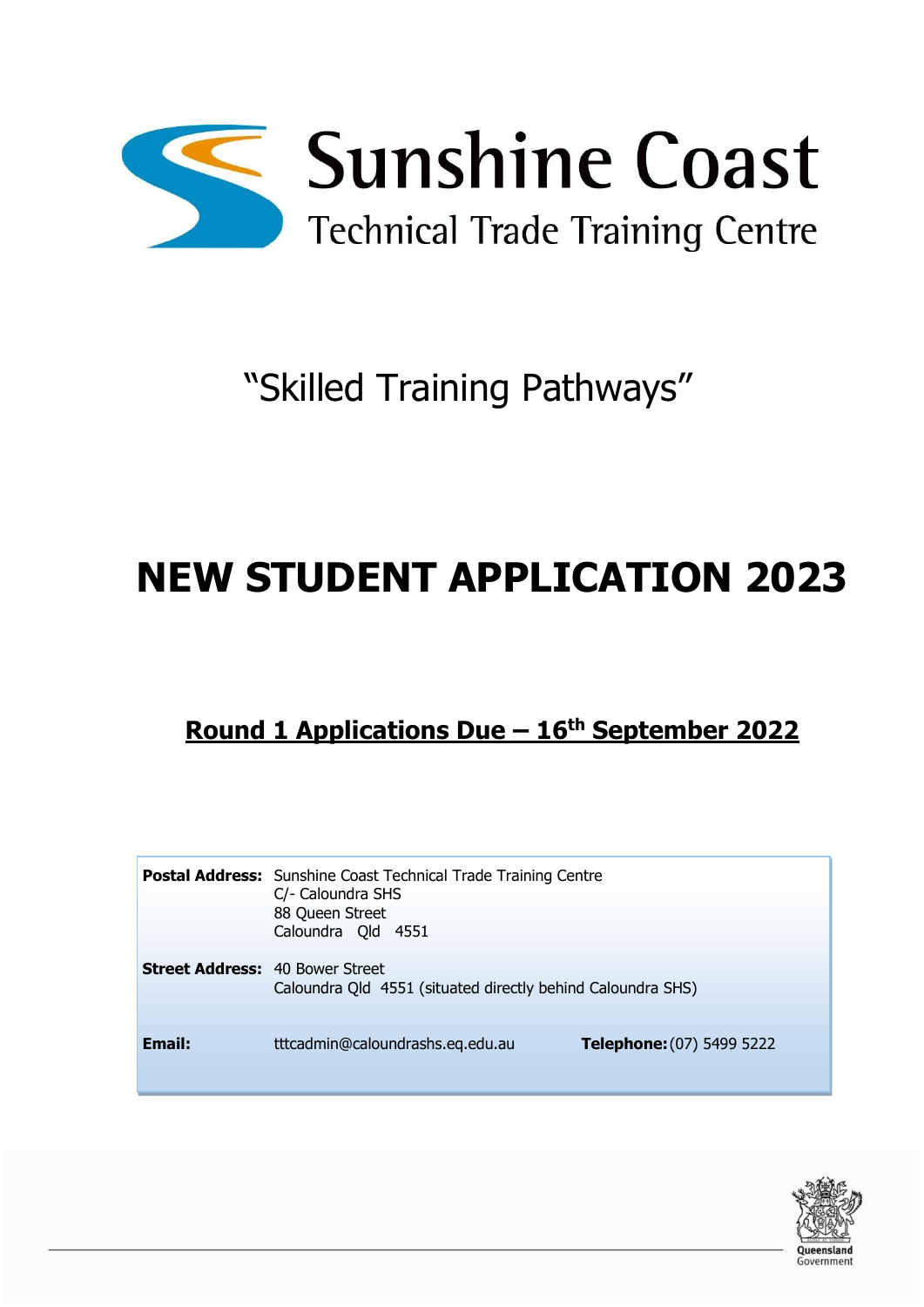# **New Student Application 2023**

#### **Complete all attached documentation to ensure your application proceeds. This includes:**

- $\Box$ Applicant Information (Student must complete this form themselves)
- $\Box$ Supporting Documentation as per Checklist for Enrolment (below)

#### **Checklist for New Student Application**

Please ensure all documentation listed below is included in your Application:-

- Completed **New Student Application Form 2023** (endorsed by student base school plus photocopies of the following)
- **SET Plan** if available at time of submission
- **Resume**
- **Report Card** most recent ie: Mid- Year 2022
- **References** from Work Experience or any other position of responsibility
- (Eg. Sporting Coach, Part-time Employment, Volunteer Organisation)

| <b>Postal Address: Sunshine Coast Technical Trade Training Centre (SCTTTC)</b> |                                  |            |                  |  |  |
|--------------------------------------------------------------------------------|----------------------------------|------------|------------------|--|--|
| <b>C/- Caloundra SHS</b>                                                       |                                  |            |                  |  |  |
|                                                                                | <b>88 Queen Street</b>           |            |                  |  |  |
|                                                                                | Caloundra Qld 4551               |            |                  |  |  |
|                                                                                |                                  |            |                  |  |  |
| Email:                                                                         | tttcadmin@caloundrashs.eq.edu.au | Telephone: | $(07)$ 5499 5222 |  |  |

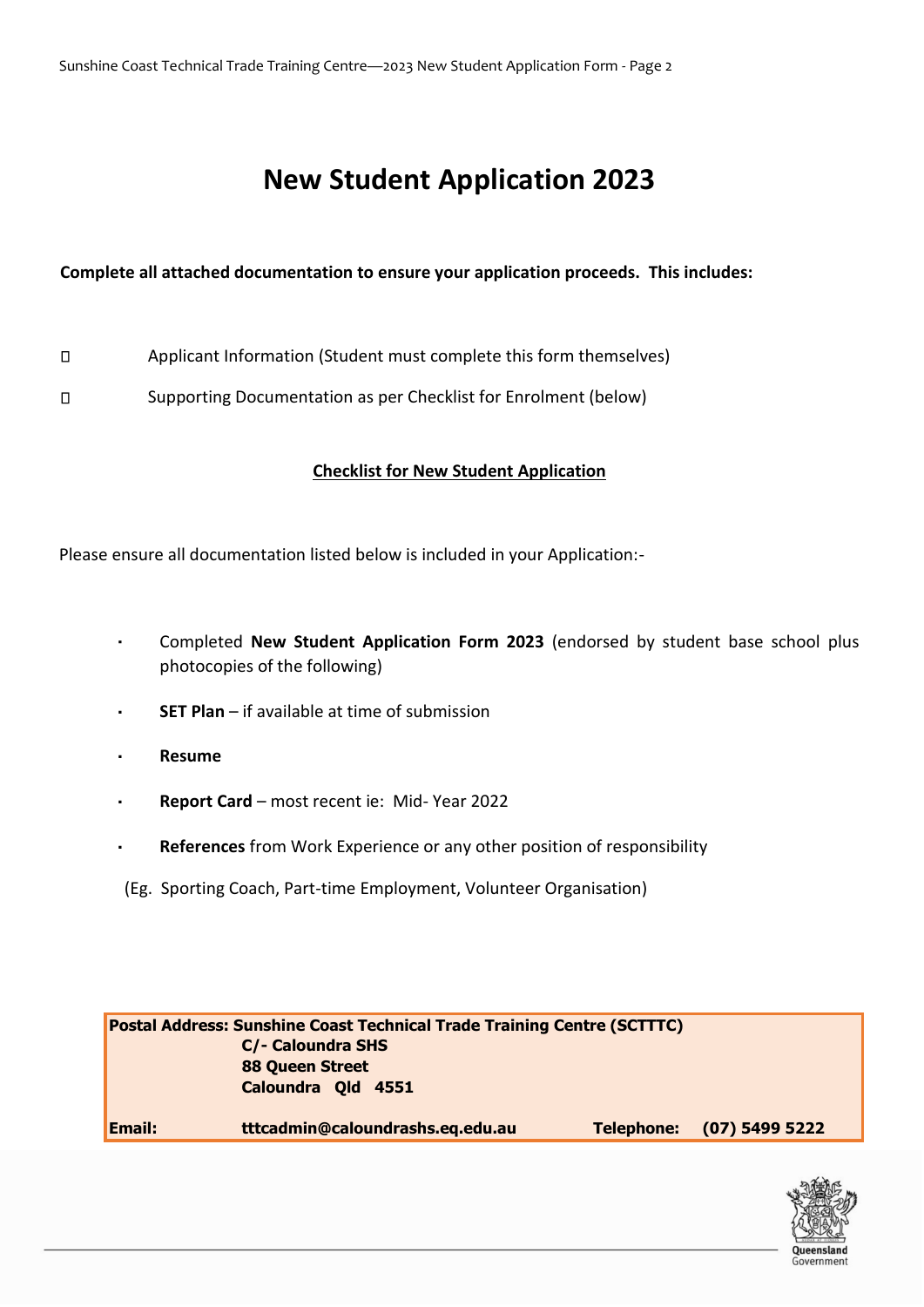# **Student Application 2023**

*(Student to complete this application)*

## **Student Details**

|                                                                                                                       | Family Name: ________________________________Given Name/s: _____________________ |
|-----------------------------------------------------------------------------------------------------------------------|----------------------------------------------------------------------------------|
|                                                                                                                       |                                                                                  |
|                                                                                                                       |                                                                                  |
| Date of Birth (day/month/year): ________________________<br>Indigenous or Torres Strait Islander Background: Yes / No | Male · Female ·                                                                  |
| Non-English Speaking Background: Yes / No                                                                             |                                                                                  |
|                                                                                                                       |                                                                                  |
|                                                                                                                       |                                                                                  |
|                                                                                                                       |                                                                                  |
| <b>School Email:</b>                                                                                                  |                                                                                  |
|                                                                                                                       |                                                                                  |

## **Parent / Guardian Details**

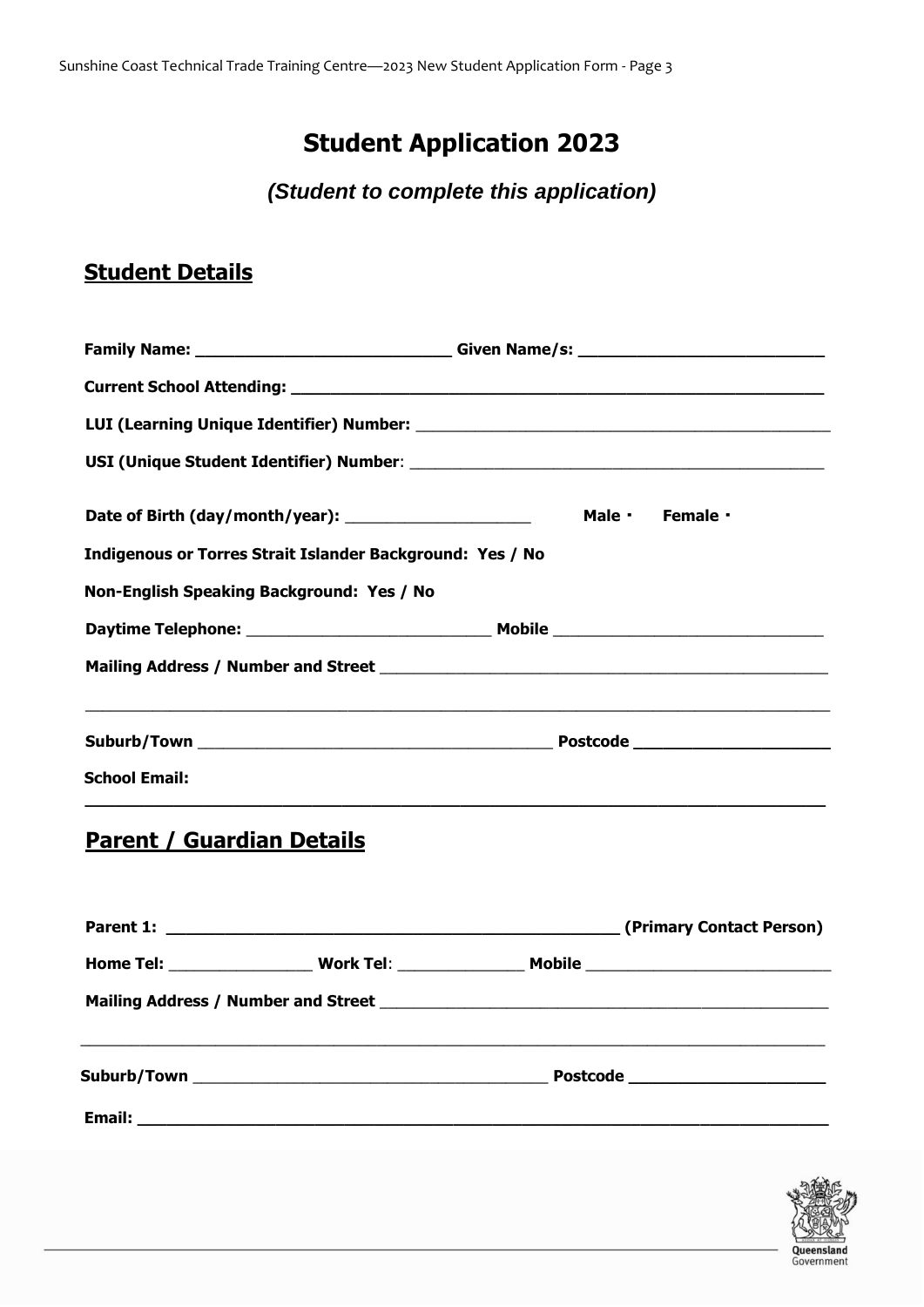Sunshine Coast Technical Trade Training Centre-2023 New Student Application Form - Page 4

|                                                                 |                                                      | <u> 1989 - Johann Harry Harry Harry Harry Harry Harry Harry Harry Harry Harry Harry Harry Harry Harry Harry Harry</u> |  |
|-----------------------------------------------------------------|------------------------------------------------------|-----------------------------------------------------------------------------------------------------------------------|--|
|                                                                 |                                                      |                                                                                                                       |  |
|                                                                 | <b>Applicant Questionnaire</b> (Student to complete) |                                                                                                                       |  |
| <b>Career Goal:</b>                                             |                                                      |                                                                                                                       |  |
|                                                                 |                                                      |                                                                                                                       |  |
|                                                                 |                                                      |                                                                                                                       |  |
|                                                                 |                                                      |                                                                                                                       |  |
|                                                                 |                                                      | The course I am applying to study at the Sunshine Coast Technical Trade Training Centre is:                           |  |
|                                                                 |                                                      |                                                                                                                       |  |
|                                                                 |                                                      |                                                                                                                       |  |
|                                                                 |                                                      |                                                                                                                       |  |
|                                                                 |                                                      |                                                                                                                       |  |
|                                                                 |                                                      |                                                                                                                       |  |
|                                                                 |                                                      |                                                                                                                       |  |
|                                                                 |                                                      |                                                                                                                       |  |
|                                                                 |                                                      |                                                                                                                       |  |
| <b>School History</b><br>Latest Results (Semester 1 or 2-2022): |                                                      |                                                                                                                       |  |
| Proposed subjects for Year 11 and 12:                           |                                                      |                                                                                                                       |  |

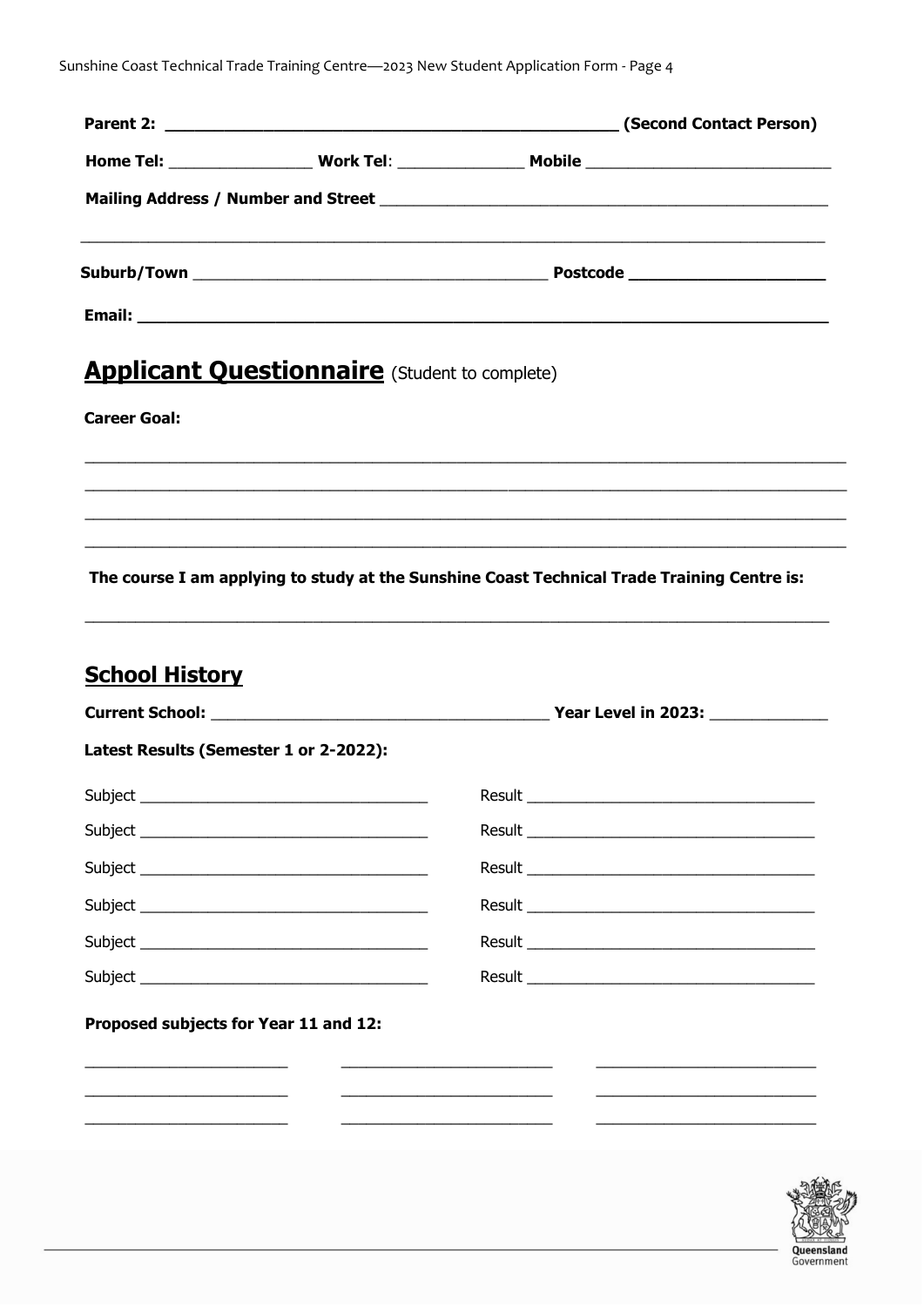Sunshine Coast Technical Trade Training Centre-2023 New Student Application Form - Page 5

#### **Part time Work History/ Work Experience**

|                     | Date: __________________________               |  |
|---------------------|------------------------------------------------|--|
| <b>Work Duties:</b> |                                                |  |
|                     |                                                |  |
|                     | Date: <u>_________________________________</u> |  |
| <b>Work Duties:</b> |                                                |  |
|                     |                                                |  |
|                     |                                                |  |

#### **Personal Qualities**

Employers have identified a number of attributes they require in employees. Some of these qualities include:

- Commitment & Loyalty
- Willingness to learn and Initiative
- Communication
- Work Ethic and Positive Attitude to Work  $\bullet$

Write about your best personal qualities and how you demonstrate these skills:

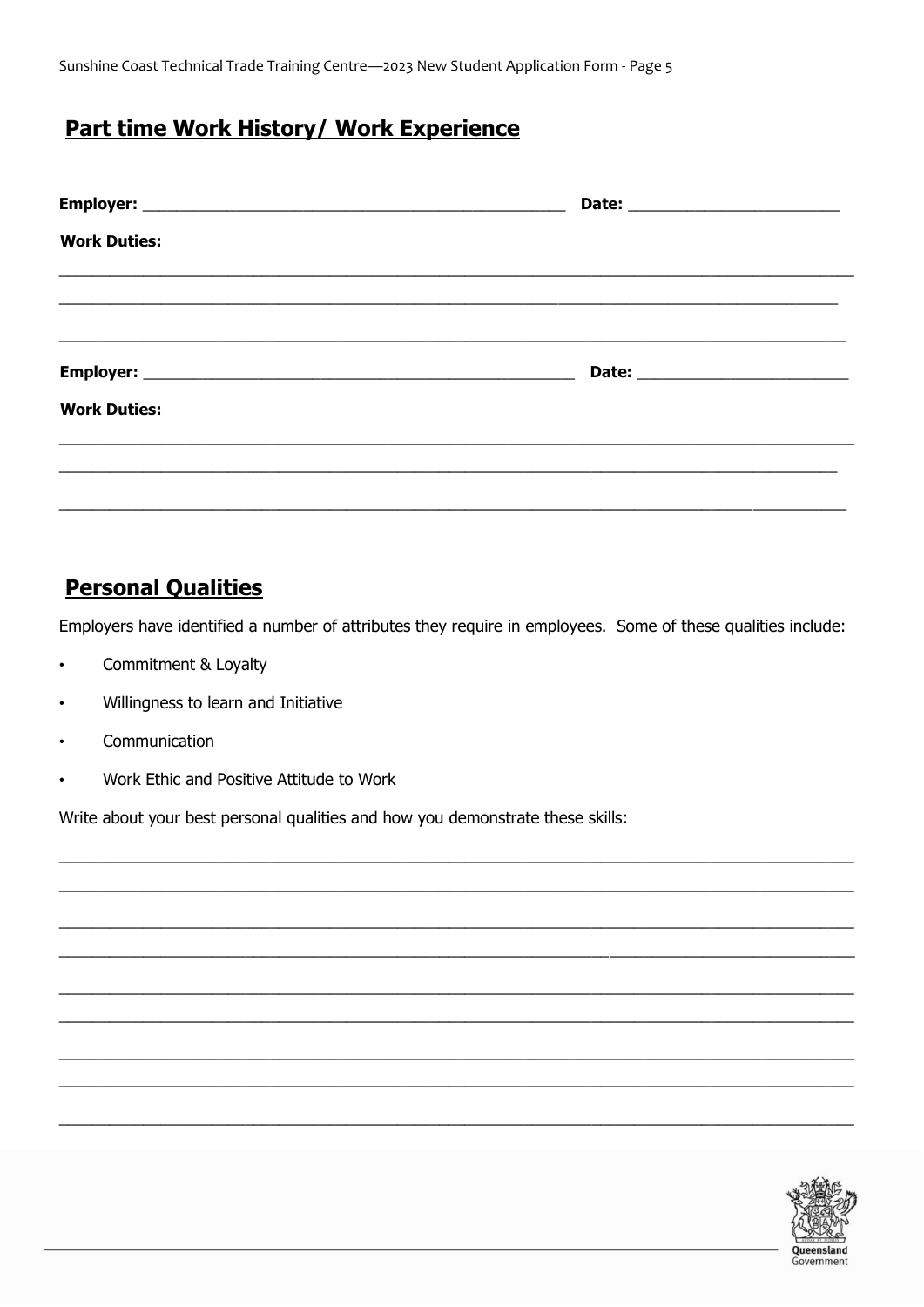### **Industry**

Why do you want to work in your chosen industry?

- When did you make the decision to work in this industry?  $\bullet$
- What do you know about the industry?  $\bullet$

What are your long term objectives as a person working in this industry?

### **Personal**

What interests do you have out of school?

|  | Sport |  | Community Work D |  |
|--|-------|--|------------------|--|
|--|-------|--|------------------|--|

|  | Hobbies $\Box$ | Social Activities <sup>[]</sup> |  |
|--|----------------|---------------------------------|--|
|--|----------------|---------------------------------|--|

## A place in the course

Why do you think you are the best person for a place in this course?